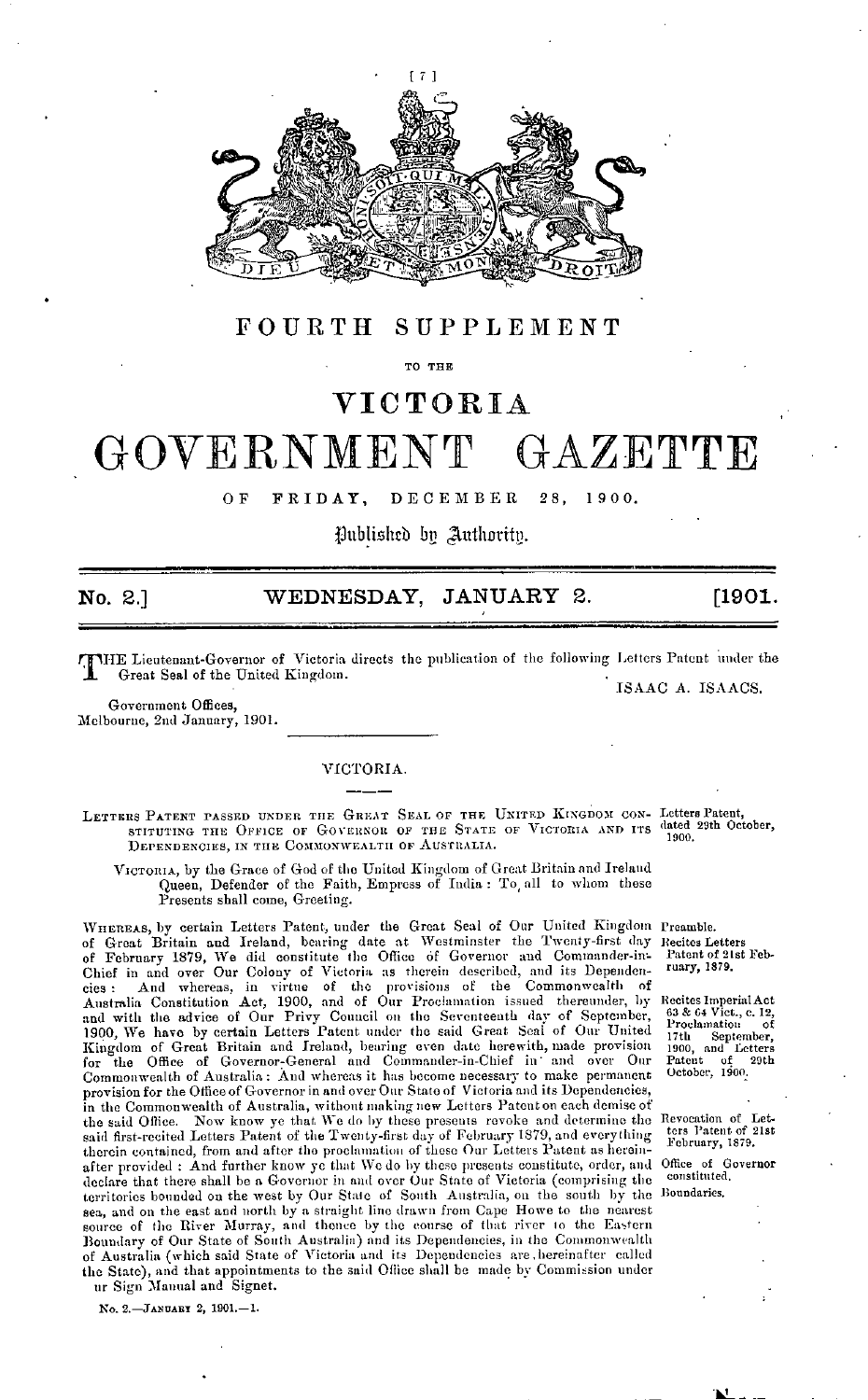Governor's powers II. We do hereby authorize, empower, and command Our said Governor to do and authorities. execute all things that belong to his said Office according to the tenor of these Our and authorities, execute all tlnngs that belong to his said Office, according to the tenor of these Our Letters Patent and of such Commission as may be issued to him under Our Sign Manual and Signet, and according to such Instructions as may from time to time be given to him under Oar Sign Manual and Signet, or by Our Order in Our Privy Council, or by Us, through one of Our Principal Secretaries of State, and to such Laws as are now or shall hereafter be in force in the State.

> **ITT.** We do also by these Our Letters Patent declare Our will and pleasure as follows :—

Publication of **IV.** Every person appointed to fill the Office of Governor shall with all due<br>Governor's solemnity, before entering on any of the duties of his Office, cause the Commission Governor's solemnity, before entering on any of the duties of his Office, cause the Commission<br>Commission. **annointing** him to be Governor to be read and published at the ceat of Government in **Commission.** appointing him to be Governor to be read and published at the seat of Government, in the presence of the Chief Justice, or some other Judge of the Supreme Court of the State, and of the Members of the Executive Council thereof, which being done, he shall Oath to be taken by then and there take before them the Oath of Allegiance, in the form provided by an Act Governor. Governor. . passed in the Session holden in the Thirty-first and Thirty-second years of Our Reign Imperial Act31&32 intituled an Act to amend the Law relating to Promissory Oaths; and likewise the Imperial Act 31 & 32 intituled an Act to amend the Law relating to Promissory Oaths; and likewise the Viet. c. 72. usual Oath for the due execution of the Office of Governor, and for the due and impartial administration of justice: which Oaths the said Chief Justice or Judge is hereby req **ii ret1 to** administer.

Public Seal. V. The Governor shall keep and use the Public Seal of the State for sealing all things whatsover that shall pass the said Public Seal : and until a Public Seal shall be provided for die Slate the Public Seal formerly used in Our Colony of Victoria shall be used as the Public Seal of the State.

Executive Council : VI. There shall be an Executive Council for the State, and the said Council shall<br>constitution of consist of such persons as were immediately before the coming into force of these Our consist of such persons as were, immediately before the coming into force of these Our Letters Patent, Members of the Executive Council of Victoria, or as may at any time be Members of the Executive Council for Our said State in accordance with any Law enacted by the Legislature of the State, and of such other persons as the Governor shall, from time to time, in Our name and on Our behalf, but subject to any Law as aforesaid, appoint under the Public Seal of the State to be Members of Our said Executive Council for the State.

Grant of lands. VII., The Governor, in Our name and on Our behalf, may make and execute, under the said Public Seal, grants and dispositions of any land which may be lawfully granted and disposed of by Us within the State.

Appointment of VIII. The Governor may constitute and appoint, in Our name and on Our behalf,<br>Judges Justices, all such Judges Commissioners, Justices of the Peace and other peesseny Officers and Appointment of VIII. The Governor may constitute and appoint, in Our name and on Our behalf, Judges, Justices, all such Judges, Commissioners, Justices of the Peace, and other necessary Officers and Ministers of the State as may be lawfully constituted or appointed by Us.

Grant of pardons. **IX.** When any crime or offence has been committed within the State against the laws of the State, or for which the offender may be tried therein, the Governor may as he shall see occasion, in Our name and on Our behalf, grant a pardon to any accomplice in such crime or offence who shall give such information as shall lead to the conviction of the principal offender, or of any one of such offenders if more than one; and further, may grant to any offender convicted in any Court of the State, or before any Judge or other Magistrate of the State, withia the State, a pardon, either free or subject to lawful conditions, or any remission of the sentence passed on such offender, or any respite of the execution of such soutence for such period as the Governor thinks fit; and further may remit any fines, penalties, or forfeitures duo or Remission of fines. accrued to Us : Provided always that the Governor shall in no case, except where the Political offenders. offence has been of a political nature unaccompanied by any other grave crime, make it a Political offenders, offence has been of a political nature unaccompanied by any other grave crime, make **it** a Proviso. Banish- condition of any pardon or remission of sentence that the offender shall absent himself ment from State or be removed from the State.

Suspension or **X.** The Governor may, so far as We Ourselves lawfully may, upon sufficient cause<br>removal from the exercise of the same, any **removal from** to him appearing, remove from his office, or suspend from the exercise of the same, any office. person exercising any office or place under the State, under or by virtue of any Commission or Warrant granted, or which may be granted, by Us, in Our name, or under Our authority.

dissolving any XI. The Governor may exercise all powers lawfully belonging to Us in respect of Legislative Body. the summoning, proroguing, or dissolving any Legislative Body, which now is or here-Legislative Body. the summoning, proroguing, or dissolving any Legislative Body, which now is or here— 'Succession **to** the after may be established within Our said State.

Lieutenant-<br> **XII.** In the event of the death, incapacity, or removal of the Governor, or of his<br>
Governor. **departure from the State, Our Lieutenant-Governor, or, if there be no such Officer in the** Governor. **departure** from the State, Our Lieutenant-Governor, or, if there be no such Officer in the Administrator. State, then such person or persons as We may appoint, under Our Sign Manual and State, then such person or persons as We may appoint, under Our Sign Manual and Proviso. Signet, shall during Our pleasure, administer the Government of the State, first taking<br>Lieutenant-<br>the Oaths hereinhefore directed to be taken by the Governor, and in the manner herein Lieutenant-<br>Governor, &c., to<br>take Oaths of office prescribed; which being done, We do hereby authorize, empower, and command Our prescribed; which being done, We do hereby authorize, empower, and command Our before Lieutenant-Governor, and every other such Administrator as aforesaid, to do and execute administering the during Our pleasure all things that belong to the Office of Governor according to the administering the during Our pleasure all things that belong to the Office of Governor according to the Government.<br>Government. The Covernment of these Our Letters Patent, and according to Our Instructions as aforesaid, an Laws of the State.

prohibited.

Summoning,

proroguing, or<br>dissolving any

Government.<br>: Lieutenant-

**authorIties under Letters Patent.**

ý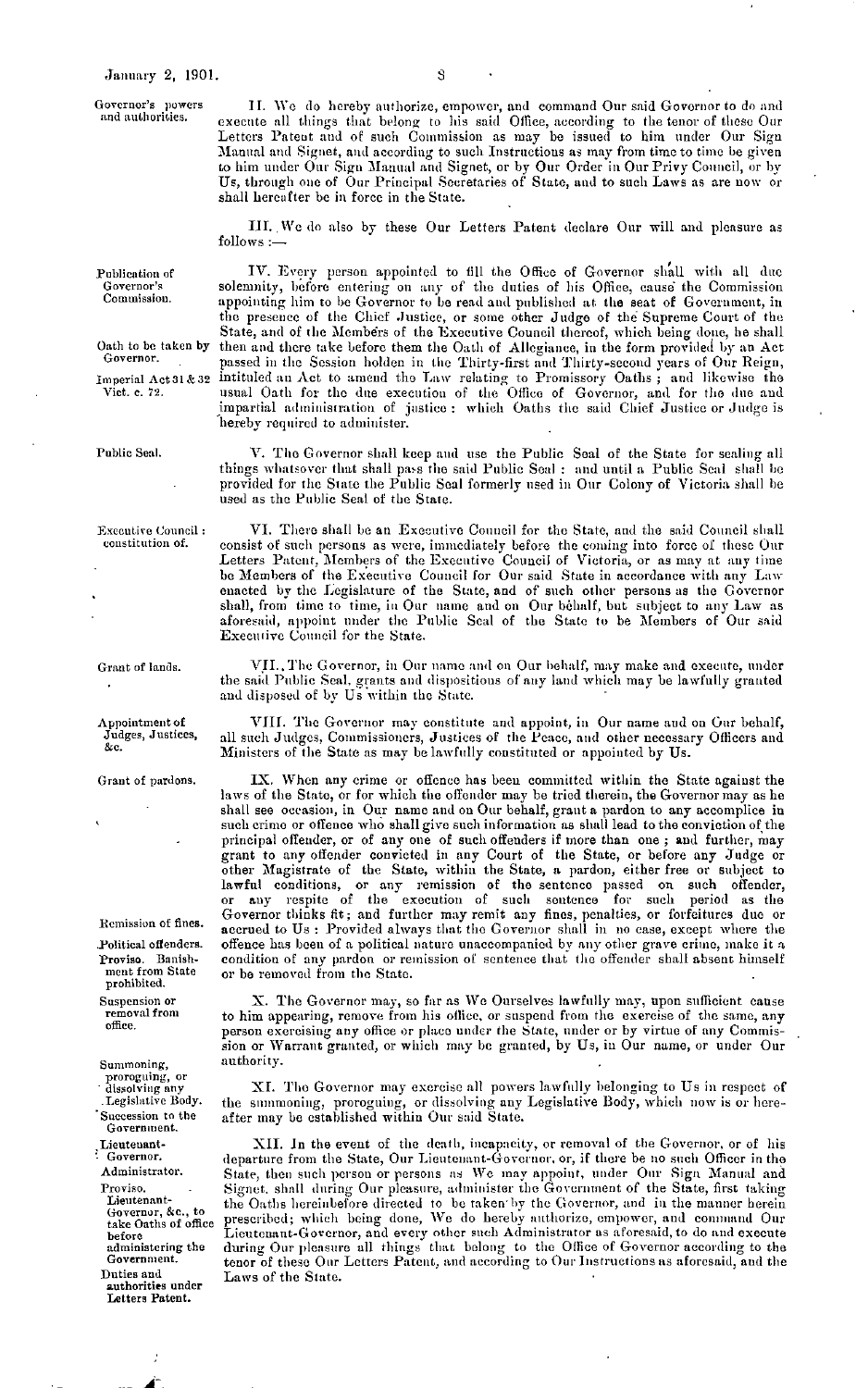XIII. In the event of the Governor having occasion to be temporarily absent for a Governor may<br>t period from the Seat of Government or from the State, he may in every such case, appoint a Deputy<br>and Deputy<br>and Deputy of t short period from the Seat of Government or from the State, he may in every such case, by an Instrument under the Public Seal of the State, constitute and appoint Our during his Lieutenant-Governor, or, if there be no such Officer, or if such Officer be absent or unable from seat of<br>to act, then any other person to be his Deputy during such temporary absence, and in Government or to act, then any other person to be his Deputy during such temporary absence, and in Government or<br>that capacity to exercise, perform, and execute for and on behalf of the Governor, from the State. that capacity to exercise, perform, and execute for and on behalf of the Governor during such absence, but no longer, all such powers and authorities vested in the Governor, by these Our Letters Patent, as shall in and by such Instrument be specified and limited, but no others. Provided, nevertheless, that by the appointment of a Deputy as aforesaid, the power and authority of the Governor shall not be abridged, altered, or in any way affected, otherwise than We may at any time hereafter think proper to direct.

XIV. And We do hereby require and command all Our Officers and Ministers, and Officers and others<br>ther the inhabitants of the State to be obedient aiding, and assisting unto the to obey and assist all other the inhabitants of the State, to be obedient, aiding, and assisting unto the to obey and as<br>General or to such person or persons of mer from time to time under the provision of the Governor. Governor, or to such person or persons as may from time to time, under the provision of these Our Letters Patent. administer the Government of the State.

XV. And We do hereby reserve to Ourselves, Our heirs and Successors, full power Power reserved to<br>authority from time to time to revoke, alter, or amend these Our Letters Patent as to Her Majesty to and authority from time to time to revoke, alter, or amend these Our Letters Patent as to Her Majesty to<br>Us or Them shall seem meet.<br>amend the present Us or Them shall seem meet.<br>
XVI. And We do direct and enjoin that these Our Letters Patent shall be read and Letters Patent.

XVI. And We do direct and enjoin that these Our Letters Patent shall be read and Letters Patent is patent in the statent shall the statent shall think Publication of proclaimed at such place or places within Our said State as the Governor shall think Publication of fit.<br>fit. fit. Letters Patent.

In Witness whereof We have caused these Our Letters to be made Patent. Witness Ourself at Westminster, this Twenty-ninth day of October, in the Sixty-fourth year of Our Reign.

By Warrant under the Queen's Sign Manual.

MUIR MACKENZIE.

VICTORIA R.

THE Lieutenant-Governor of Victoria directs the publication of the following Commission under the Royal Sign Manual and Signet. Royal Sign Manual and Signet. ISAAC A. ISAACS.

Government Offices, Melbourne, 2nd January, 1901.

VICTORIA.

**COMMISSION PASSED UNDER THE ROYAL SIGN MANUAL A~D SIGNET, APPOINTING** SIR JOHN MADDEN, K.C.M.G., CHIEF JUSTICE OF VICTORIA, TO BE LIEUTENANT-GOVERNOR OF THE STATE OF VICTORIA AND ITS DEPENDENCIES, IN THE **COMMONWEALTH OF AUSTRALIA.** -

**VICTOELA,** by the Grace of God of the**United** Kingdom of Great Britain and Ireland Dated 29th Octeber, Queen, Defender of the Faith, Empress of India : To Our Trusty and Wellbeloved Sir John Madden, Knight Commander of Our Most Distinguished Order of Saint Michael and Saint George, Chief Justice of the Supreme Court of Victoria, Greeting.

WE do, by this Our Commission under Our Sign Manual and Signet, appoint you, Appointment of<br>the said Sir John Madden, to be during Our pleasure Our Lieutenant-Governor of Sir J. Madden,<br>Our State of Victoria and its Depend the said Sir John Madden, to be during Our pleasure Our Lieutenant-Governor of SirJ. Madden, Our State of Victoria and its Dependencies, in the Commonwealth of Australia, with all  $\frac{N.C M.G., t}{N.C M.G., t}$ the powers, rights, privileges, aad advantages **to the said** Office belonging or ipper- Governor. taining.

II. And further, **in case of the death,** incapacity, **or removal** of **Our Governor of To administer** Our said State, or of his departure from Our said State, We do hereby authorize and **Government** during **require you to administer the Government thereof, with** all and singular the powers and ~ authorities **contained in** Our **Letters Patent under the Great** Seal **of** Our United Kingdom of **Great Britain and Ireland, bearing date at \Vestmuinstcr the 'L'wenty-ninth** day of Recites Letter,s October 1900, constituting the **Office of Governor in and over Our said State of Victoria Patent constituting and its Dependencies, in Our Commonwealth of Australia, or** in **any other Our Letters Office ol Governor. Patent adding to, amenditig, or substituted for the same, and according to such Instruc- Powers and tions as Our said Govermior for the time being may receive from Us, or through one of authorities.** Our Principal Secretaries of State, and according to such Laws as are now or shall hereafter be in force in Our said State.

III. And We do hereby appoint that this Our present Commission shall supersede Commission of **20th** Our Commission under Our Sign Manual and Signet bearing date the Twenty-ninth day April, 1899,<br>of April, 1899, appointing you the said Sir, John Medden to be Lieuteport Correspond Superseded. of April, 1899, appointing you the said Sir John Madden to be Lieutenant-Governor of Our Colony of Victoria and its Dependencies.

IV. And We do hereby command all and singular Our Officers, Ministers, and Officers, &c., to loving subjects in Our said State and its Dependencies, and all others whom it may concern, to take due notice hereof, and to give their ready obedience accordingly.

Given at Onr Court at Saint James's, this Twenty-ninth day of October 1900, in the Sixty-fourth year of Our Reign.

> By Her Majesty's Command, J. CHAMBERLAIN.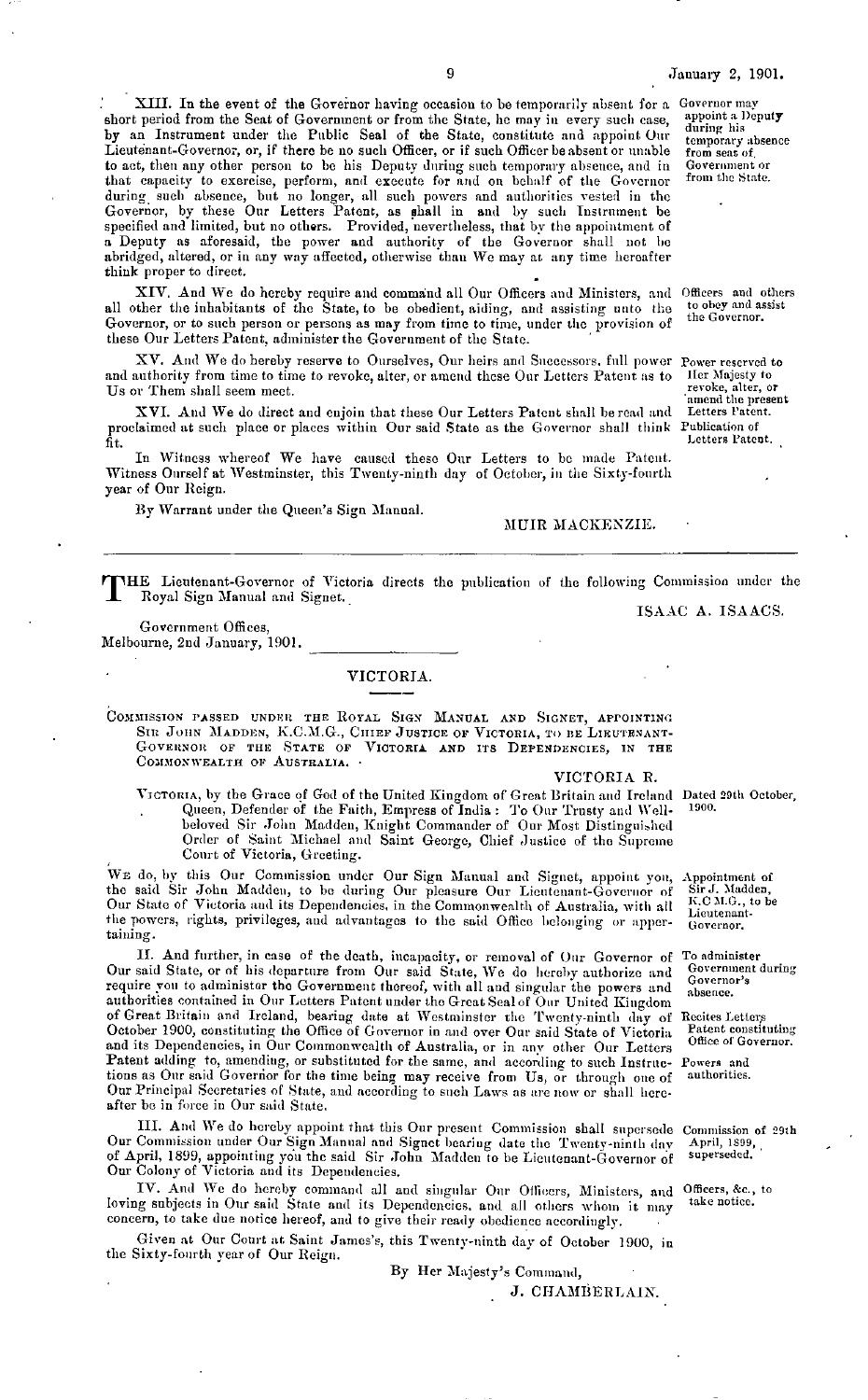TTHE Lieutenant-Governor of Victoria directs the publication of the following Instructions, passed under the Royal Sign Manual and Signet, to the Governor of the State of Victoria and its Dependencies in the Commonwealth of Australia.

ISAAC A. ISAACS.

Government Offices, Melbourne, 2nd January, 1901.

#### VICTORIA.

INSTRUCTIONS PASSED UNDER THE ROYAL SIGN MANUAL AND SIGNET TO THE. GOVERNOR OF THE STATE OF VICTORIA AND ITS DEPENDENCIES, IN THE COMMONWEALTH OF AUSTRALIA.

#### VICTORIA R.I.

1900.

Dated 29th October, INSTRUCTIONS to Our Governor in and over Our State of Victoria and its Dependencies, in the Commonwealth of Australia, or to Our Lieutenant-Governor, or other Officer for the time being administering the Government of Our said State and its Dependencies.

> Given at Our Court at St. James's, this Twenty-ninth day of October 1900, in the Sixty-fourth year of Our Reign.

WHEREAS by certain Letters Patent bearing even date herewith, We have constituted, ordered, and declared that there shall be a Governor in and over Our State of Victoria and its Dependencies, in the Commonwealth of Australia (which said State of Victoria and its Dependencies are therein and hereinafter called the State) :

And whereas We have thereby authorized and commanded the Governor to do and execute all things that belong to his said Office, according to the tenor of Our said Letters Patent, and of such Commission as may be issued to him under Our Sign Manual and Signet, and according to such Instructions as may from time to time be given to him under our Sign Manual and Signet or by Our Order in Our Privy Council, or by Us through one of Our Principal Secretaries of State, and to such Laws as are now or shall hereafter be in force in the State:

And whereas We did issue certain Instructions under Our Sign Manual and Signet to Our Governor and Commander-in-Chief in and over Our Colony of Victoria and its Dependencies bearing date the Ninth day of July, 1892 :

Now know you that We do hereby revoke the aforesaid Instructions, and We do by these Our Instructions under Our Sign Manual and Signet direct and enjoin and declare Our will and pleasure as follows :-

I. In these Our Instructions, unless inconsistent with the context, the term "the Governor" shall include every person for the time being administering the Government<br>of the State, and the term " the Executive Council" shall mean the members of Our Executive Council for the State who are for the time being the responsible advisers of the Governor.

II. The Governor may, whenever he thinks fit, require any person in the public-<br>service to take the Oath of Allegiance, together with such other Oath or Oaths as may from time to time be prescribed by any Law in force in the State. The Governor is to administer such Oaths or cause them to be administered by some Public Officer of the State.

III. The Governor shall forthwith communicate these Our Instructions to the Executive Council, and likewise all such others, from time to time, as he shall find convenient for Our service to impart to them.

IV. The Governor shall attend and preside at the meetings of the Executive Council, unless prevented by some necessary or reasonable cause, and in his absence such<br>member as may be appointed by him in that behalf, or in the absence of such member the senior member of the Executive Council actually present, shall preside; the seniority of the members of the said Council being regulated according to the order of their respective appointments as members thereof.

V. The Executive Council shall not proceed to the despatch of business unless duly summoned by authority of the Governor nor unless two members at the least (exclusive of the Governor or of the member presiding) be present and assisting throughout the whole of the meetings at which any such business shall be despatched.

VI. In the execution of the powers and authorities vested in him, the Governor shall be guided by the advice of the Executive Council, but if in any case he shall see sufficient cause to dissent from the opinion of the said Council, he may act in the exercise of his said powers and authorities in opposition to the opinion of the Council,<br>reporting the matter to Us without delay, with the reasons for his so acting.

In any such case it shall be competent to any Member of the said Council to requirethat there be recorded upon the Minutes of the Council the grounds of any advice or opinion that he may give upon the question.

VII. The Governor shall not, except in the cases hereunder mentioned, assent in Our name to any Bill of any of the following classes :-

1. Any Bill for the divorce of persons joined together in holy matrimony.

2. Any Bill whereby any grant of land or money or other donation or gratuity may be made to himself.

3. Any Bill affecting the currency of the State.

4. Any Bill the provisions of which shall appear inconsistent with obligations. imposed upon Us by Treaty.

Preamble. **Recites Letters** Patent constituting the Office of Governor,

Recites instructions of 9th July, 1892.

Revokes aforesaid : Instructions.

Interpretation.

Oaths to be adminis tered.

Governor to communicate Instructions to Executive Council. Governor to preside.

Governor to appoint a President.

Senior Member to preside in the absence of the Governor and President.

Seniority of Members.

Quorum.

Governor to take

advice of Executive Conneil.

Description of Bills not to be assented to.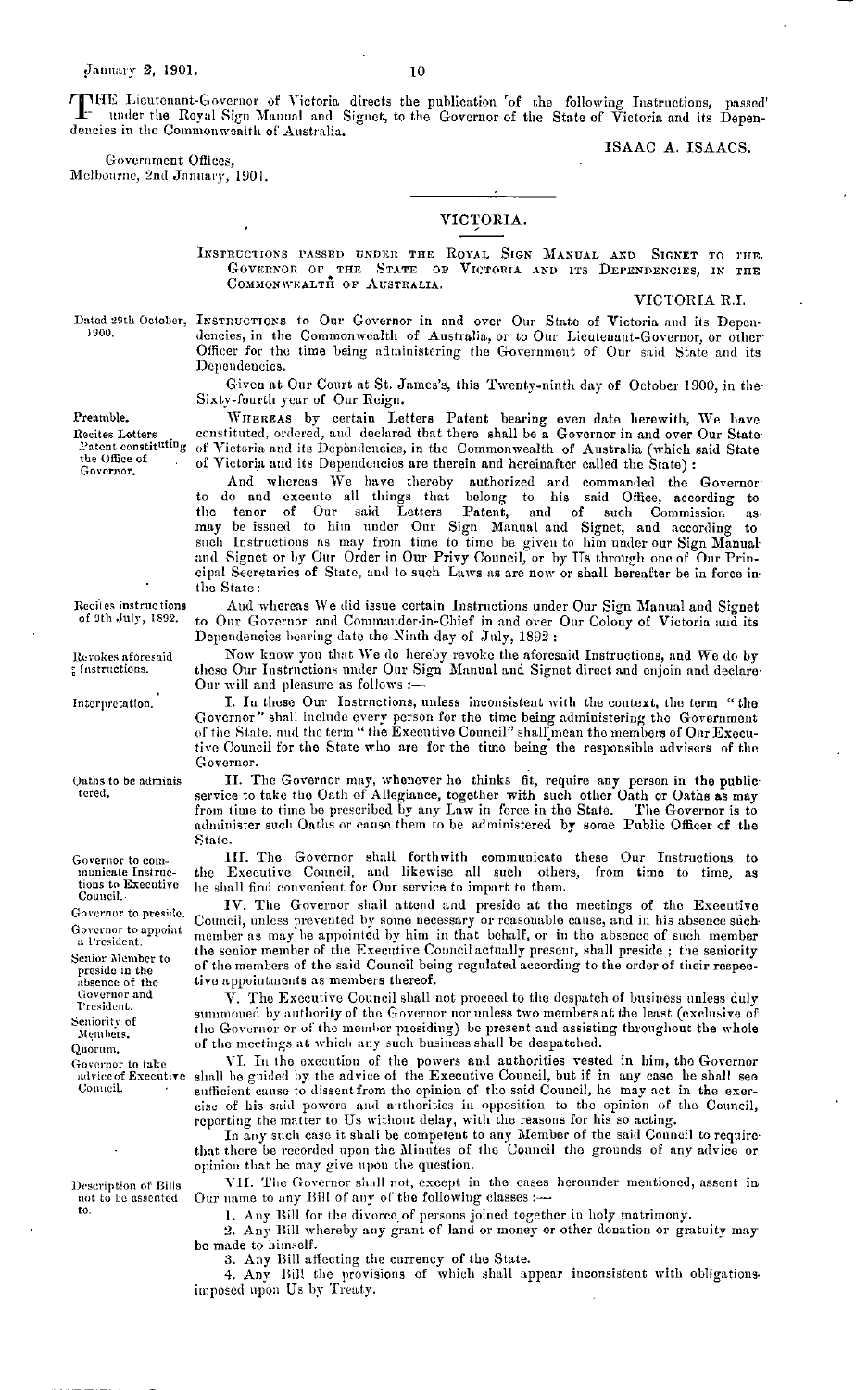5. Any Bill of an extraordinary nature and importance, whereby Our prerogative or the rights and property of Our subjects notresiding in the State, or the trade and shipping of the United Kingdom and its Dependencies, may be prejudiced.

6. Any Bill containing provisions to which Our assent has been once refused, or which have been disallowed by Us;

Unless he shall have previously obtained Our Instructions upon such Bill through Powers in urgent one of Our Principal Secretaries of State, or unless such Bill shall contain a clause cases. suspending the operation of such Bill until the signification in the State of Our pleasure thereupon, or unless the Governor shall have satisfied himsclf that an urgent necessity exists rcquiriug that such Bill he brought into immediate operation, in which case he is authorized to assent in Our name to such Bill, unless the same shall be repugnant to the law of England, or inconsistent with any obligations imposed upon Us by Treaty. But he is to transmit to Us by the earliest opportunity the Bill so asseuted to, together with his reasons for assenting thereto.

VIII. The Governor shall not pardon or reprieve any offender without first receiving Regulation of power in capital cases the advice of the Executive Council, and in other cases the advice of one, of pardon. at least, of his Ministers ; and in any case in which such pardon or reprieve might directly affect the interests of Our Empire, or of any country or place beyond the jurisdiction of the Government of the State, the Governor shall, before deciding as to either pardon or reprieve, take those interests specially into his own personal consideration in conjunction with such advice as aforesaid.

IX. All Commissions granted by the Governor to any persons to be Judges, Justices Judges, &c., to be of the Peace, or other officers shall, unless otherwise provided by law, be granted during appointed during pleasure only. The contract of the pleasure. The pleasure. The pleasure.

X. The Governor shall not quit the State withont having first ohtained leave from Governor's absence. Us for so doing under Our Sign Manual and Signet, or through one of our Principal Temporary leave of Secretaries of State, except for the purpose of visiting the Governor of any neighbouring absence. State or the Governor-General, for periods not exceeding one month at anyone time, nor exceeding in the aggregate one month for every year's service in the State.

XI. The temporary absence of the Governor for any period not exceeding one Governor's absence month shall not, if he have previously informed the Executive Council, in writing, one coverage our month shall not, if he have previously informed the Executive Council, in writing, of his and departure from intended absence, and if he have duly appointed a Deputy in accordance with Our said Letters Patent, be deemed a departure from the State within the meaning of the said Letters Patent.

V. R. I.

#### PROCLAMATION

By His Excellency the Honorable Sir Jonn MADDEN, Knight Commander of the Most Distinguished Order of Saint Michael and Saint George, Lieutenant-Governor of the State of Victoria and its Dependencies in the Commonwealth of Australia.

THEREAS Her Majesty was graciously pleased by Letters Patent passed under the Great Seal of the United Kingdom, bearing date at Her Majesty's Court, at Westminster, the twenty-ninth day of October, One thousand nine hundred, to make provision for the office of Governor-General and Commander-in-Chief in and over the Commonwealth of Australia, snd by the said Letters Patent to make permanent provision for the office of Governor in and over the State of Victoria and its Dependencies in the Commonwealth of Anstralia aforesaid And Whereas Her Majesty was pleased by Commission under Her Royal ,Sign Mnnnal and Signet, bearing date at Her Majesty's Court at Saint James's the twenty-ninth day of October, One thousand nine hundred, to appoint me to be, during Her Majesty's pleasure, Lieutenant-Governor of the said State of Victoria and its Dependencies in the said Commonwealth of Australia, with all the powers, rights, privileges, and advantages to the said office belonging or appertaining, and further, in case of the death, incapacity, or removal of the Governor of the said State or of his departure from the said State, to authorize and require me to administer the Government thereof *Now* therefore I, Sir John Madden, Knight Commander of the Most Distinguished Order of Saint Michael and Saint George, the Chief Justice of the Supreme dourt of the State of Victoria in the Commonwealth of Australia aforesaid, having duly taken and subscribed the necessary oaths before His Honour Sir Hartley Williams, a Judge of the Supreme Court of the said State, and in the presence of the Executive Council of the said State, do hereby proclaim that all the powers and authorities by the said Letters Patent granted to and exercised by the Governor in and over the State of Victoria aforesaid and its Dependencies, became and are now vested in me as Lieutenant-Governor of the said State now residing therein, to be by me excrcised and enjoyed in accordance with the terms of the aforesaid Commission bearing date the twenty-ninth day of October, One thousand nine hundred ; and in Her Majesty's name,<br>I do require and command all officers, civil and military, and all others, the inhabitants of the said State of Victoria, to be obedient, aiding and assisting in the exercise of the functions assigned by the Commission aforesaid to me as the Lieutenant-Governor of the said State of Victoria.

Given under my Hand and the Seal of the State of Victoria, at the Government Offices, Melbenrne this second day of January, in the year of our Lord One thousand nine hundred and one, and in the sixty-fourth year of Her Majesty's reign.

JOHN MADDEN.

**(L.s.)** By His Excellency's Command,

GOD **SAVE THE QUEEN!**

ISAAC A. ISAACS,

pretation clause.

By Authority: ROBT. S. BRAIN, Government Printer, Melbourne.

No. **2.—JANUARY** 2, 1901.—2.